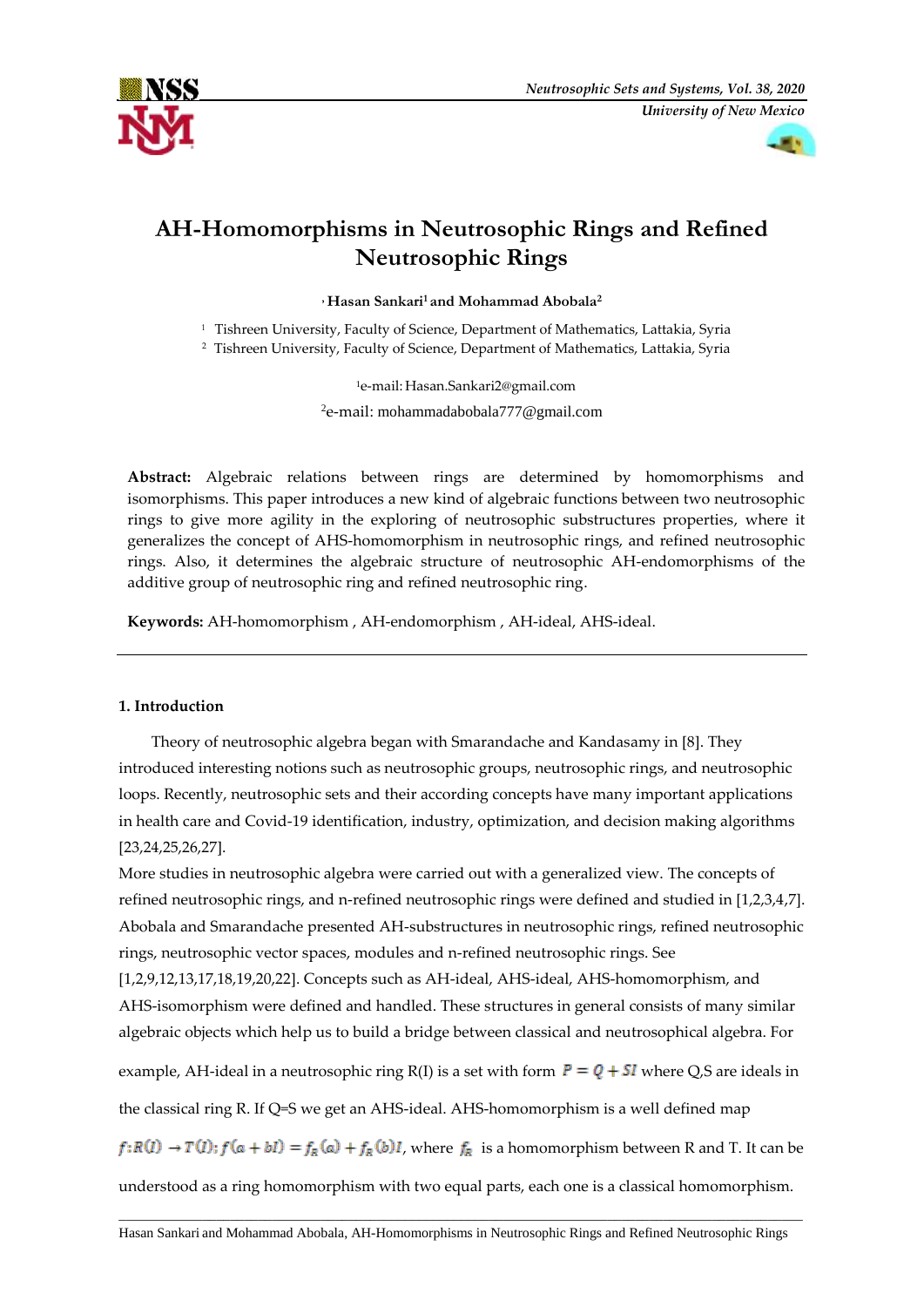AHS-homomorphisms play an important role in the study of AHS-ideals (subsets with two equal classical ideals parts) in neutrosophic rings and refined neutrosophic rings. Thus we need weaker conditions and a generalized view to study the properties of such ideals with two different parts. For this goal, we will discuss the concept of AH-homomorphisms which are considered as a natural generalization of AHS-homomorphisms to deal with more complex substructures in neutrosophic rings and refined neutrosophic rings.

In this article we define AH-homomorphism to be a well defined map with different parts which are not supposed to be equal homomorphisms (weaker condition). These homomorphisms lead to better comprehension of some complex neutrosophic structures, especially AH-ideals. We study AH-homomorphisms in neutrosophic rings, and refined neutrosophic rings. Also, we determine the

algebraic structure of neutrosophic AH-endomorphisms of the additive group of neutrosophic ring and refined neutrosophic ring.

# **Motivation**

In the literature, AHS-homomorphism was a tool to investigate AHS-ideals, kernels and factors properties. From this point, the motivation of our work is to present and study a stronger tool (AH-homomorphism) to deal with complex neutrosophic substructures, which allows us to explore more interesting properties of AH-ideals, and kernels in neutrosophic rings and refined neutrosophic rings.

Also, these kinds of algebraic functions have an interesting structure itself. We will prove that endomorphisms of this kind has a structure of neutrosophic/refined neutrosophic ring respectively.

## **2. Preliminaries**

#### **Definition 2.1**:[8]

Let  $(R, +, \times)$  be a ring,  $R(I) = \{a+bI; a,b \in \mathbb{R}\}$  is called the neutrosophic ring, where I is a neutrosophic

element with condition  $I^2 = I$ .

## **Definition 2.2**:[4]

Let  $(R, +, \times)$  be a ring,  $(R(I_1, I_2), +, \times)$  is called a refined neutrosophic ring generated by R,  $I_1, I_2$ .

# **Definition 2.3**: [2]

Let  $(R(I_1, I_2) + ...)$  be a refined neutrosophic ring and  $P_0, P_1, P_2$  be ideals in the ring R then the set

 $P = (P_0, P_1 I_1, P_2 I_2) = \{(a, bl_1, cl_2): a \in P_0, b \in P_1, c \in P_2\}$  is called a refined neutrosophic AH-ideal.

 $\Box$ 

If  $P_0 = P_1 = P_2$  then P is called a refined neutrosophic AHS-ideal.

## **Definition 2.4**: [12]

Let  $(R, +, \times)$  be a ring and  $I_k$ ;  $1 \le k \le n$  be n indeterminacies. We define

 $R_n(I)$ ={ $a_0 + a_1I + \cdots + a_nI_n$ ;  $a_i \in R$ } to be n-refined neutrosophic ring.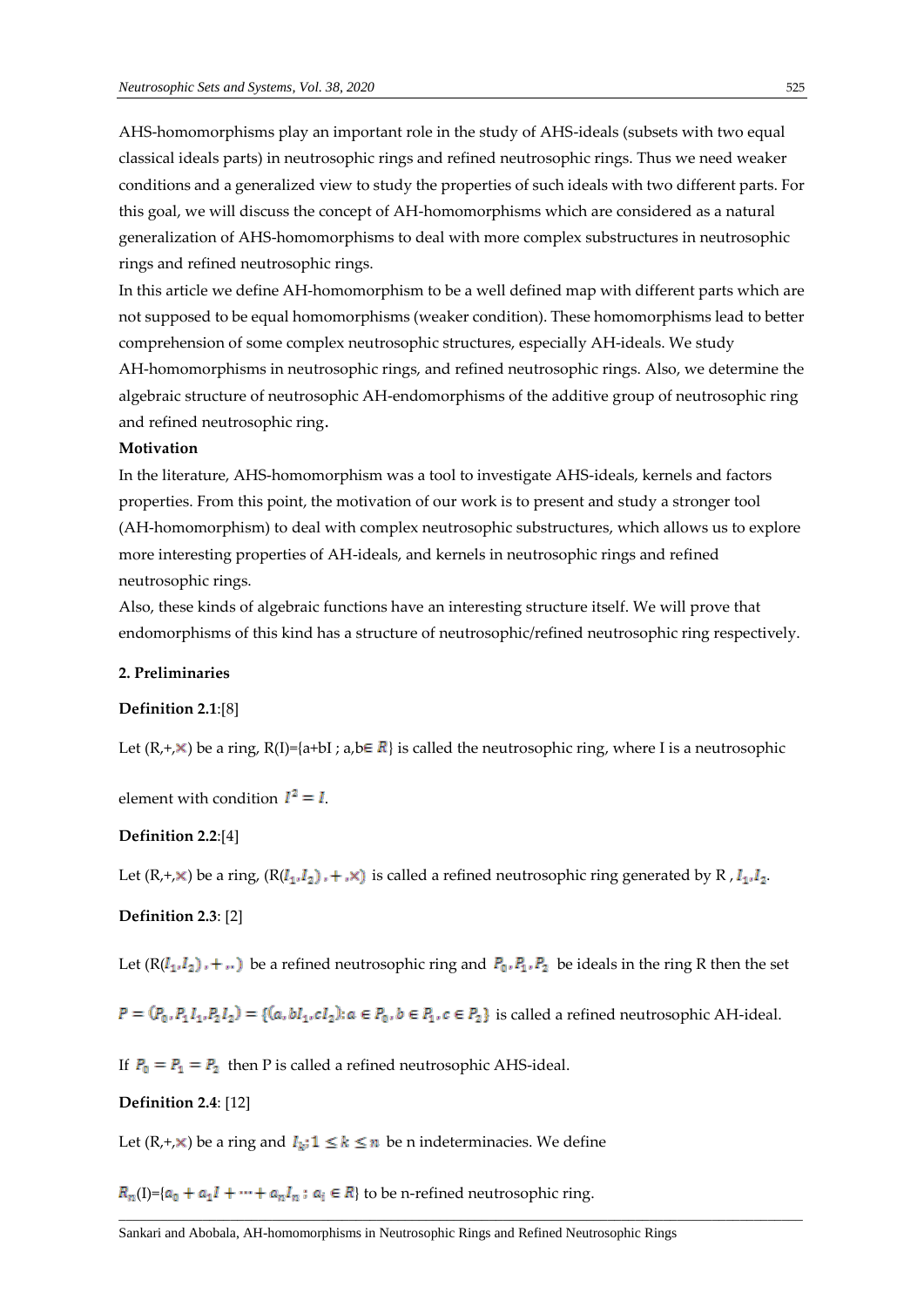Addition and multiplication on  $R_n(I)$  are defined as:

$$
\sum_{i=0}^{n} x_i I_i + \sum_{i=0}^{n} y_i I_i = \sum_{i=0}^{n} (x_i + y_i) I_i, \sum_{i=0}^{n} x_i I_i \times \sum_{i=0}^{n} y_i I_i = \sum_{i,j=0}^{n} (x_i \times y_j) I_i I_j.
$$

Where × is the multiplication defined on the ring R. Definition 2.5 :

Let  $(R, +, .), (T, +, .)$  be two rings and  $f_R: R \to T$  is a homomorphism:

The map  $f: R(I_1,I_2) \to T(I_1,I_2); f(x,yI_1, zI_2) = (f_R(x), f_R(y)I_1, f_R(z)I_2)$  is called an

AHS-homomorphism.

It is easy to see that  $\forall x, y \in R(I_1, I_2)$  then  $f(x + y) = f(x) + f(y)$ ,  $f(x, y) = f(x)$ ,  $f(y)$ .

# **Definition 2.6**: [2]

(a) Let  $f: \mathbb R(I_1,I_2) \to \mathbb T(I_1,I_2)$  be an AHS-homomorphism we define AH-Kernel of f by :

$$
AH - Ker f = \{ (a, bI_1, cI_2); a, b, c \in Ker f_R \} = (Ker f_R, Ker f_R I_1, Ker f_R I_2)
$$

(b) let S=( $S_0$ ,  $S_1I_1$ ,  $S_2I_2$ ) be a subset of  $R(I_1, I_2)$ , then :

$$
f(S) = (f_R(S_0), f_R(S_1)I_1, f_R(S_2)I_2) = \{ (f_R(a_0), f_R(a_1)I_1, f_R(a_2)I_2) ; a_i \in S_i \}
$$

## **Definition 2.7** : [2]

Let  $(R(I_1, I_2)$ , + ..) be a refined neutrosophic ring and P=  $(P_0, P_1 I_1, P_2 I_2)$  be an AH-ideal:

- (a) We say that P is a weak prime AH-ideal if  $P_i$ ;  $i \in \{0,1,2\}$  are prime ideals in R.
- (b) We say that P is a weak maximal AH-ideal if  $P_i$ ;  $i \in \{0,1,2\}$  are maximal ideals in R.
- (c) We say that P is a weak principal AH-ideal if  $P_i$ ;  $i \in \{0,1,2\}$  are principal ideals in R.

#### **3. Main concepts and results**

#### **Definition 3.1**:

Let R, T be two rings and  $f$ ,  $g$ ,  $h: R \rightarrow T$  be three homomorphisms:

(a) The map  $[f, g]: R(I) \to T(I): [f, g](a + bI) = f(a) + g(b)I$  is called an AH-homomorphism.

(b) The map  $[f, g, h]: R(I_1, I_2) \to T(I_1, I_2); [f, g, h](a, bl_1, cl_2) = (f(a), g(b)I_1, h(c)I_2)$  is called a

 $\Box$ 

refined AH-homomorphism.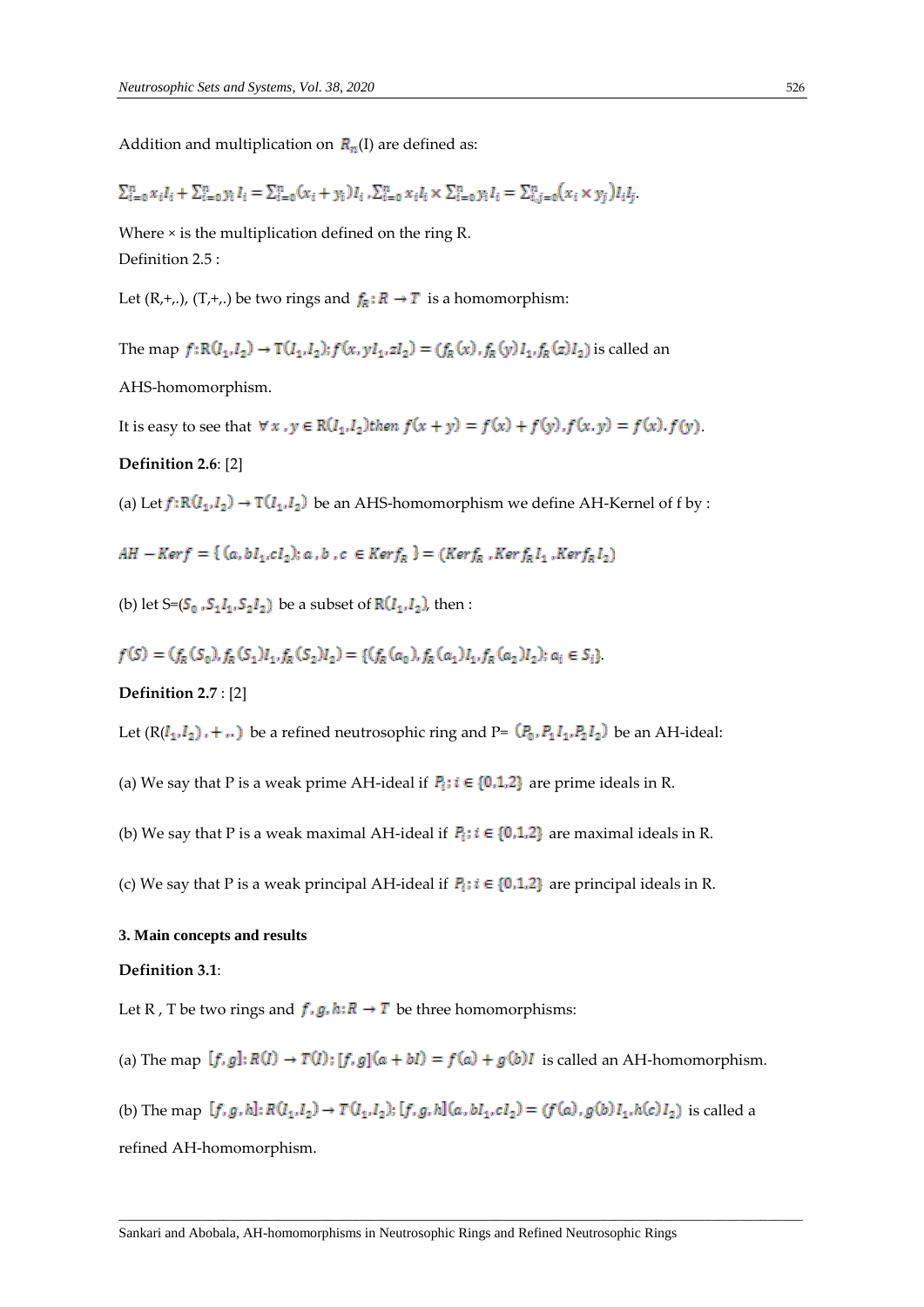(c) If  $f, g, h$  are isomorphisms, then  $[f, g]$  ,  $[f, g, h]$  are called AH-isomorphism and refined

AH-isomorphism respectively.

(d) 
$$
AH - Ker [f, g] = Ker (f) + (Ker (g))I
$$
.

(e)  $AH - ker [f, g, h] = (Ker(f), (Ker(g))I_1, (Ker(h))I_2).$ 

## **Remark 3.2**:

An AH-homomorphism is not supposed to be a neutrosophic homomorphism. See Example 3.11 in [1].

A refined AH-homomorphism is not supposed to be a refined neutrosophic homomorphism . See Example 3.3 in [2].

It is easy to see that if  $f = g$ , we get the concept of AHS-homomorphism in a neutrosophic ring R(I).

Also, we find that if  $f = g = h$ , we get the concept of AHS-homomorphism in a refined

neutrosophic ring  $R(I_1,I_2)$ .

## **Theorem 3.3**:

Let  $R(I), T(I)$  be two neutrosophic rings and  $[f, g]: R(I) \to T(I)$  be an AH-homomorphism:

$$
(a) [f, g] (R(I)) = f(R) + g(R)I
$$

(b)  $\forall x, y \in R(I)$ , we have  $[f,g](x+y) = [f,g](x) + [f,g](y)$  and  $[f,g](x,y) = [f,g](x)$ .  $[f,g](y)$ .

(c) If  $P = Q + SI$  is an AH-ideal of R(I),  $[f, g](P)$  is an AH-ideal of T(I).

(d)  $AH - Ker [f, g]$  is an AH-ideal of R(I).

Proof :

(a) It is simple.

(b) Let  $x = a + bl$ ,  $y = c + dl$ . We have:

 $[f, g](x + y) = f(a + c) + g(b + d)I = f(a) + f(c) + [g(b) + g(d)]I = [f, g](x) + [f, g](y)$ 

$$
[f, g](x, y) = f(a, c) + g(a, d + b, c + b, d)I =
$$

 $f(a) \cdot f(c) + [g(a) \cdot g(d) + g(b) \cdot g(c) + g(b) \cdot g(d)]I = [f, g](x) \cdot [f, g](y)$ 

(c) It is clear that  $[f, g](P + QI) = f(P) + g(Q)I$ , since  $f(P), g(Q)$  are ideals in T, we get

 $\Box$ 

 $f(P) + g(Q)I$  is an AH-ideal of T(J).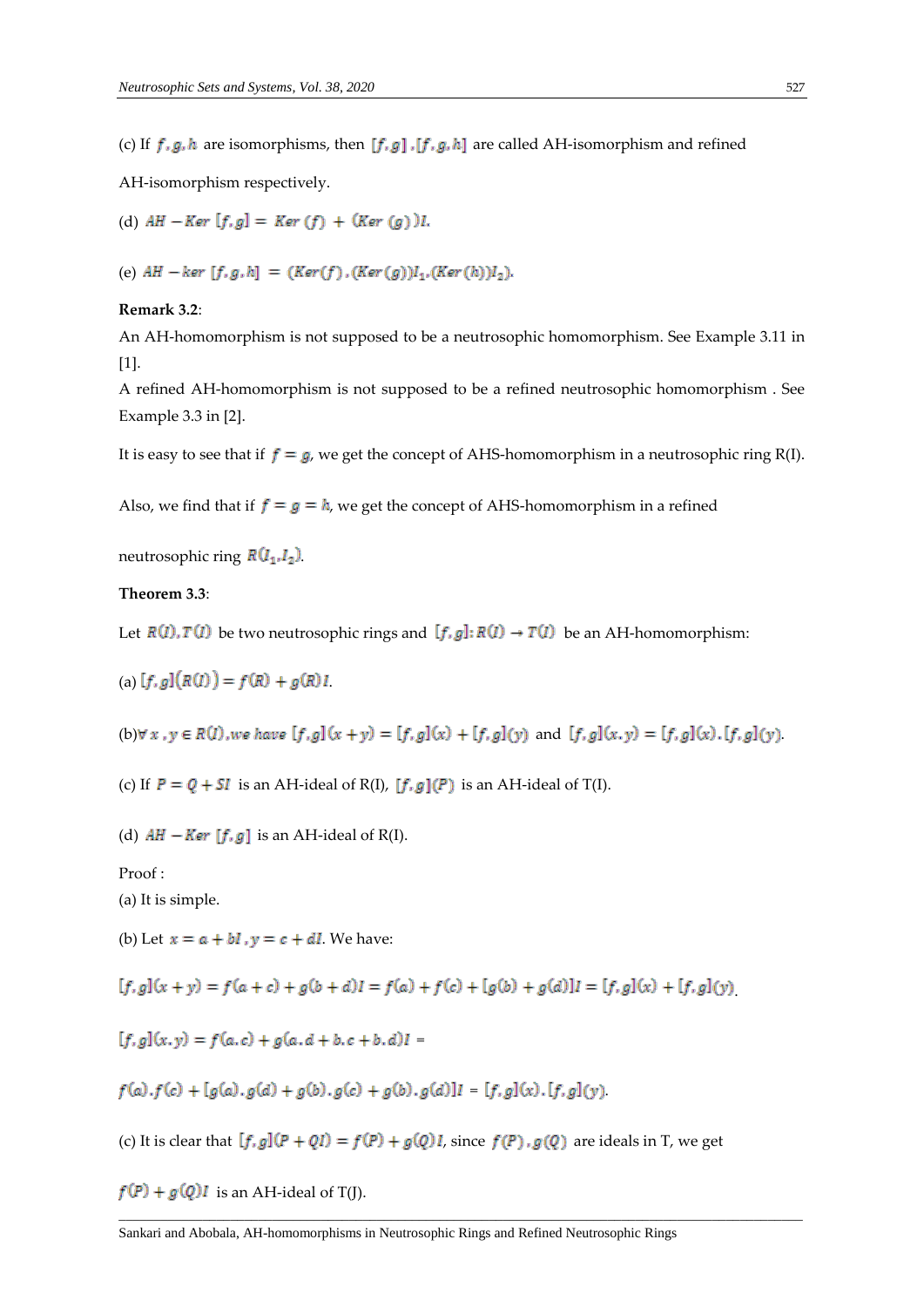(d) Since  $Ker(f)$ ,  $Ker(g)$  are ideals of R we find that  $AH - Ker [f,g] = Ker f + (Ker g)I$  is an

AH-ideal of R(I).

# **Theorem 3.4**:

Let  $R(I_1,I_2), T(I_1,I_2)$  be two refined neutrosophic rings and  $[f,g,h]: R(I_1,I_2) \to T(I_1,I_2)$  be a

refined AH-homomorphism, we have

(a)  $[f, g, h](R(I_1, I_2)) = (f(R), g(R)I_1, h(R)I_2).$ 

(b) $\forall x, y \in R(I_1, I_2)$ , we have  $[f, g, h](x + y) = [f, g, h](x) + [f, g, h](y)$  and

 $[f, g, h](x, y) = [f, g, h](x)$ ,  $[f, g, h](y)$ .

(c) If  $P = (Q, S I_1, M I_2)$  is an AH-ideal of  $R(I_1, I_2)$ , then  $[f, g, h](P)$  is an AH-ideal of  $T(I_1, I_2)$ .

(d)  $AH - Ker [f, g, h]$  is an AH-ideal of  $R(I_1, I_2)$ .

Proof :

The proof is similar to Theorem 3.3 . **Definition 3.5**:

(a) Let R(I) be a neutrosophic ring. The set of all AH-homomorphisms  $[f, g]: R(I) \to R(I)$  is called

AH-endomrphisms of R(I). We denote it by  $AH - END(R(I))$ .

(b) Let  $R(I_1,I_2)$  be a refined neutrosophic ring. The set of all refined AH-homomorphisms

 $[f, g, h]: R(I_1, I_2) \to R(I_1, I_2)$  is called refined AH-endomorphisms of  $R(I_1, I_2)$ . We denote it by

 $AH$  – END  $(R(I_1,I_2))$ .

# **Theorem 3.6**:

Let  $R(I), T(I)$  be two neutrosophic rings and  $[f, g]: R(I) \to T(I)$  is an AH-homomorphism and

 $P = Q + SI$  is an AH-ideal of R(I), where  $AH - Ker [f, g] \le P \ne R(I)$ . We have

(a) P is a weak principal in R(I) if and only if  $[f, g](P)$  is weak principal in T(I).

(b) P is a weak prime in R(I) if and only if  $[f, g](P)$  is weak prime in T(I).

(c) P is a weak maximal in R(I) if and only if  $[f, g](P)$  is weak maximal in T(I).

Proof :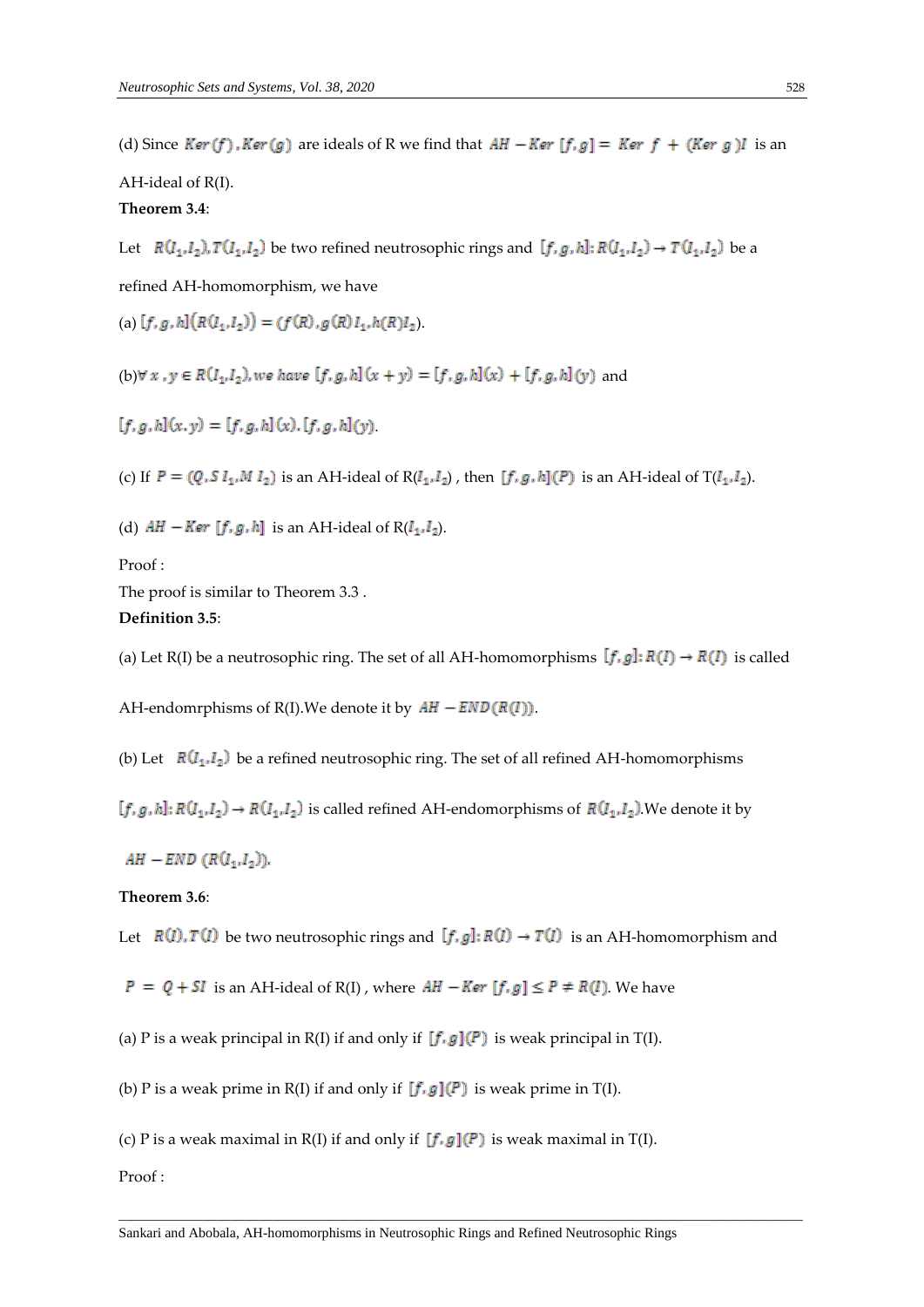(a) Since  $[f, g](P) = f(Q) + g(S)I$ , and  $f(Q), g(S)$  are principal ideals in the ring T if and only if Q,S are principal in R, thus  $[f, g](P)$  is weak principal in T(I) if and only if P is weak principal in R(I). (b) Since  $[f, g](P) = f(Q) + g(S)I$ , and  $f(Q), g(S)$  are prime ideals in the ring T if and only if Q,S are prime in R, thus  $[f, g](P)$  is weak prime in T(I) if and only if P is weak prime in R(I). (c) Since  $[f, g](P) = f(Q) + g(S)I$ , and  $f(Q), g(S)$  are maximal ideals in the ring T if and only if Q,S are maximal in R, thus  $[f, g](P)$  is weak maximal in T(I) if and only if P is weak maximal in R(I).. **Theorem 3.7**:

Let  $R(I_1,I_2), T(I_1,I_2)$  be two refined neutrosophic rings and  $[f,g,h]: R(I) \to T(I)$  is a refined AH-homomorphism and  $P = (Q, S I_1, M I_2)$  is a refined AH-ideal of R(I), where

 $AH - Ker [f, g, h] \le P \ne R(I_1, I_2)$ . Then:

(a) P is a weak principal in  $R(I_1, I_2)$  if and only if  $[f, g, h](P)$  is weak principal in  $T(I_1, I_2)$ .

(b) P is a weak prime in  $R(I_1, I_2)$  if and only if  $[f, g, h](P)$  is weak prime in  $T(I_1, I_2)$ .

(c) P is a weak maximal in  $R(I_1, I_2)$  if and only if  $[f, g, h](P)$  is weak maximal in  $T(I_1, I_2)$ .

# Proof :

Since  $[f, g, h](P) = (f(Q), g(S)I_1, h(M)I_2)$ , we get the proof by similar argument to Theorem 3.6.

# **Example 3.8**:

The following example clarifies the concept of AH-homomorphism between two neutrosophic rings.

Let  $R = Z$  be the ring of integers,  $T = Z_6$  be the ring of integers modulo 6, we have

(a)  $f: R \to T$ ;  $f(x) = x \mod 6$ ,  $g: R \to T$ ;  $g(x) = 3x \mod 6$  are two homomorphisms.

(b)  $[f, g]: R(I) \rightarrow T(I): [f, g](x + yI) = f(x) + g(x)I = (x \mod 6) + (3y \mod 6)I$  is the corresponding

#### AH-homomorphism.

(c) 
$$
[f,g](R(I)) = f(R) + g(R)I = Z_6 + \{0,3\}I = \{0,1,2,3,4,5,3I,1+3I,2+3I,3+3I,4+3I,5+3I\}
$$

 $\Box$ 

(d)  $AH - Ker[f, g] = Ker(f) + Ker(g)I = 6Z + 2ZI = {6x + 2vl : x, v \in Z}$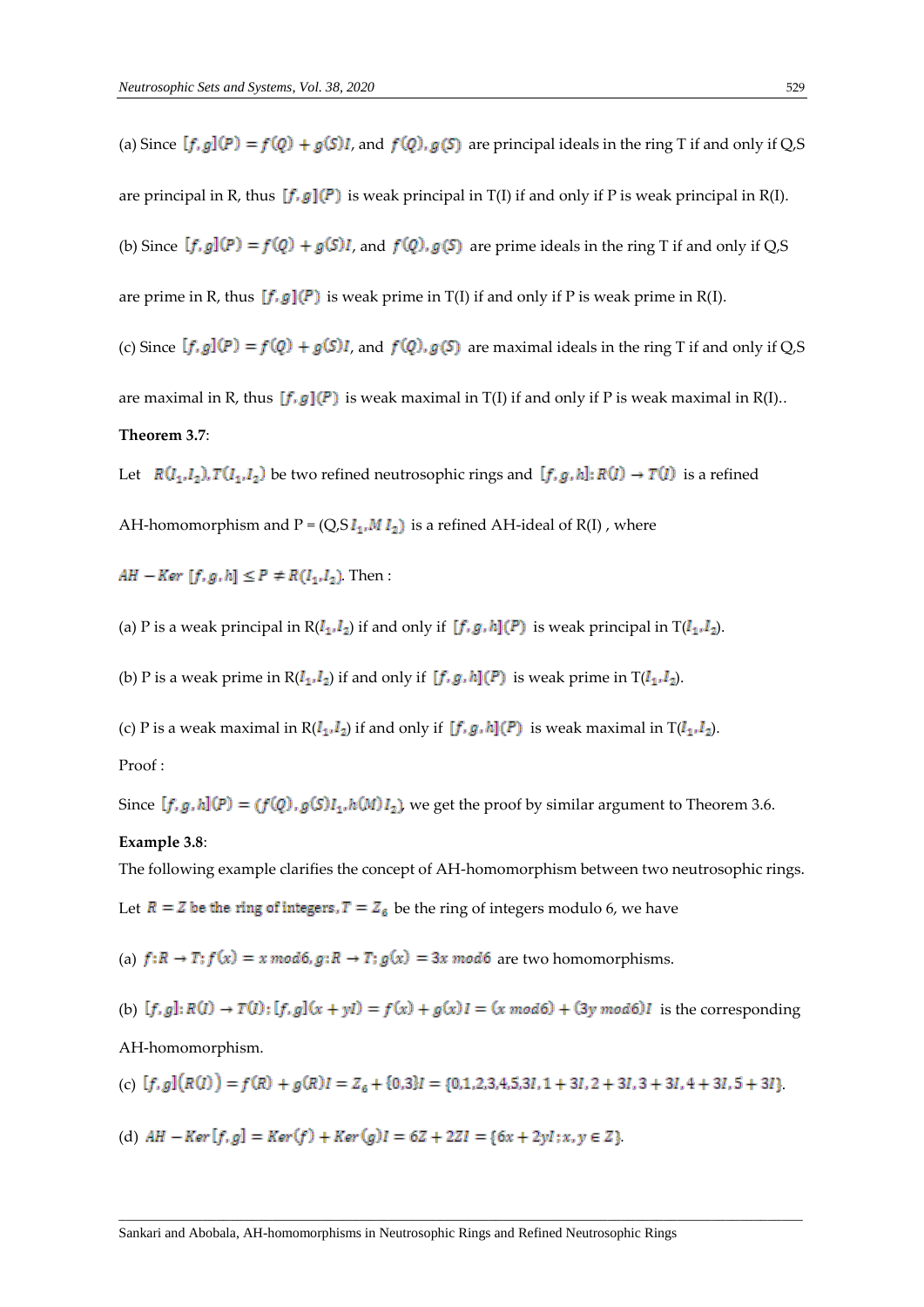(e) We have  $Q = < 3 > S = < 2 >$  are two principal, maximal, and prime ideals in R,

 $Ker(f) = 6Z \le Q$  and  $Ker(g) = 2Z \le S$ ,

 $P = Q + SI$  is weak principal, maximal, and prime ideal in R(I),  $f(Q) = \{0,3\}$ ,  $g(S) = \{0\}$ ,

 $[f, g](P) = f(Q) + g(S)I = \{0,3\} + \{0\}I = \{0,3\}$  which is a weak principal, maximal, and prime

AH-ideal of T(I).

## **Example 3.9**:

This example clarifies the concept of AH-homomorphism between two refined neutrosophic rings.

Let  $R = Z$  be the ring of integers,  $T = Z_6$  be the ring of integers modulo 6, we have:

(a)  $f:R \to T$ ;  $f(x) = x \mod 6$ ,  $g:R \to T$ ;  $g(x) = 3x \mod 6$ ,  $h:R \to T$ ;  $h(x) = 4x \mod 6$  are three

homomorphisms.

(b) We have  $Q = < 2 > S = < 3 >$ , are two principal, maximal, and prime ideals in R,

 $P = (Q, QI_1, SI_2) = \{(2x, 2yI_1, 3zI_2); x, y, z \in Z\}$  is a weak principal, maximal, and prime AH-ideal of

 $R(I_1,I_2)$ ,  $f(Q) = \{0,2,4\}$ ,  $g(Q) = \{0\}$ ,  $h(S) = \{0\}$ 

(c)  $[f, g, h](P) = (f(Q), g(Q)I_1, h(S)I_2) = \{(0, 0, 0), (2, 0, 0), (4, 0, 0)\}$  is a weak principal, maximal, and

prime AH-ideal of  $T(I_1,I_2)$ .

(d) 
$$
AH - Ker[f, g, h] = (ker(f), Ker(g)I_1, Ker(h)I_2) = (6Z, 2ZI_1, 3ZI_2) =
$$

 $\{(6x, 2yI_1, 3zI_2); x, y, z \in Z\}$ 

## **4. Algebraic structure of some endomorphisms**

## **Remark 4.1**:

A famous result in classical ring theory ensures that ring endomorphisms do not have a structure of a ring, since the addition of two endomorphisms does not preserve multiplication, but if we consider the additive group of any ring R, then group endomorphisms together form a non-commutative ring in general.

To study algebraic structures of AH-endomorphisms we introduce the following definition: **Definition 4.2**:

Let R be any ring, consider  $R(I)$ ,  $R(I_1, I_2)$ , the corresponding neutrosophic ring, and refined

 $\Box$ 

neutrosophic ring, respectively. We define:

(a) The set of all AH-homomorphisms on the additive group  $(R(I),+)$  is denoted by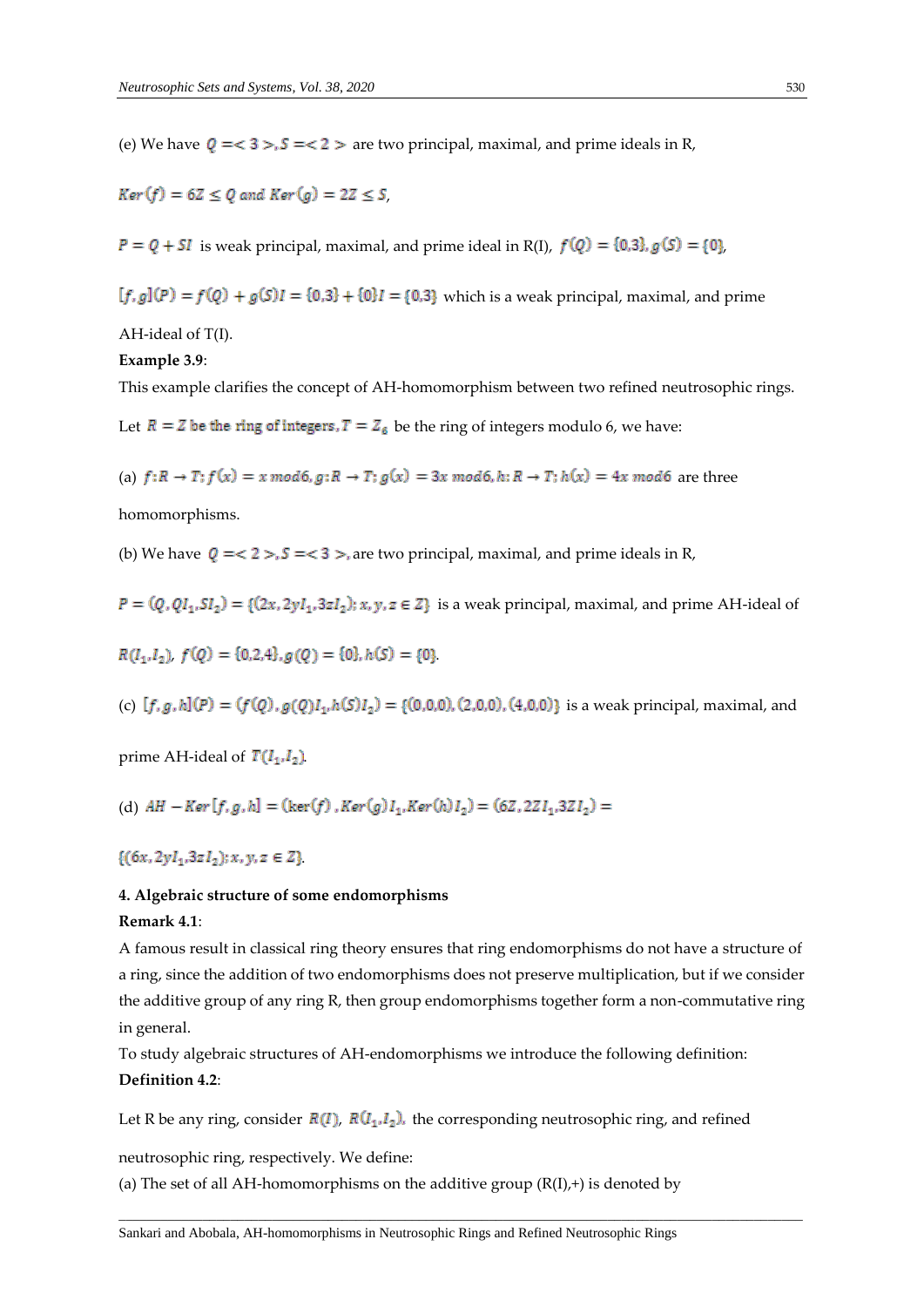# $AAH - END(R(I))$ .

(b) The set of all AH-homomorphisms on the additive group  $(R(I_1,I_2),+)$  is denoted by

 $RAAH - END (R(I<sub>1</sub>, I<sub>2</sub>)).$ 

Now we define algebraic binary operations on these sets.

#### **Definition 4.3**:

(a) Let  $R(I)$  be a neutrosophic ring. Addition and multiplication on  $AAH-END(R(I))$  are defined as:

Addition :  $[f, g] + [h, t] = [f + h, g + t]$ .

Multiplication :  $[f, g]$ .  $[h, t] = [f \circ h, f \circ t + g \circ h + g \circ t]$ .

Where  $f, g, h, t \in END(R, +)$ .

(b) Let  $R(I_1, I_2)$  be a refined neutrosophic ring. Addition and multiplication on

RAAH-END( $R(I_1, I_2)$ ) are defined as:

Addition:  $[f, g, m] + [h, t, n] = [f + h, g + t, m + n]$ .

Multiplication:

 $[f, g, m]$ ,  $[h, t, n] = [f \circ h, f \circ t + g \circ t + g \circ h + g \circ n + m \circ t, m \circ n + f \circ n + m \circ h]$ 

Where  $f, g, h, m, n, t \in END(R, +)$ .

# **Theorem 4.4**:

Let  $(R(I),+)$  be the additive abelian group of a neutrosophic ring  $R(I)$ . Then  $AAH - END(R(I))$  is a

# ring.

Proof :

Suppose that  $[f, g]$ ,  $[h, t]$ ,  $[k, s]$  are three arbitrary elements in AAH-ENDR(I), we have :

 $(AAH - END(R(I)),+)$  is an abelian group clearly.

Multiplication is distributive with respect to addition since:

 $[f, g], ([h, t] + [k, s]) = [fo(h + s), fo(t + s) + go(h + k) + go(t + s)]$ 

 $[f, g], [h, t] + [f, g], [k, s]$ 

Multiplication is associative*:*

 $[f, g]$ . ([h, t]. [k, s]) = [f, g]. [hok, hos + tok + tos] =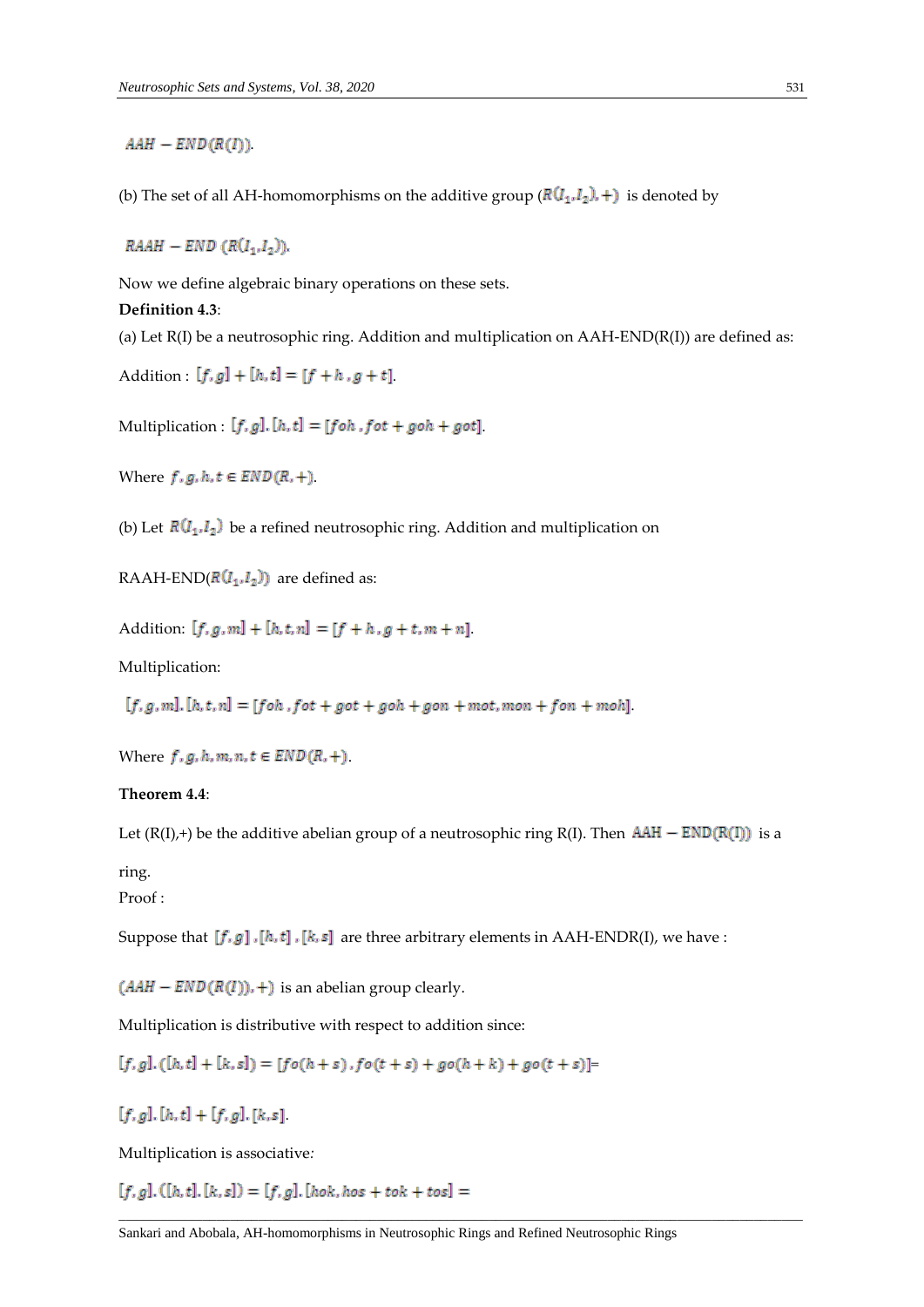$[fohok, fo(hos + tok + tos) + gohok + go(hos + tok + tos)] = ([f, g], [h, t]), [k, s]$ 

It is easy to check that multiplication and addition are well defined.

So, our proof is complete.

# **Theorem 4.5:**

Let  $(R(I_1,I_2),+)$  be the additive group of a refined neutrosophic ring. Then RAAH-END  $R(I_1,I_2)$  is a

ring.

Proof :

It is easy to see that (RAAH-END  $R(I_1, I_2)$ ,+) is an abelian group.

Multiplication and addition are well defined clearly.

Multiplication is distributive with respect to addition, suppose that  $[f, g, m]$ , [h, t, n], [k, s, r] are

three arbitrary elements in RAAH-END  $R(I_1, I_2)$ , we have:

 $[f, g, m], ([h, t, n] + [k, s, r]) =$ 

 $[fo(h+k), fo(t + s) + go(t + s) + go(n + r) + mo(t + s) + go(h+k), fo(n + r) + mo(h+k) +$  $mo(n+r)]$ 

 $=[f, g, m], [h, t, n] + [f, g, m], [k, s, r]$ 

. Multiplication is associative:

$$
([f,g,m],[h,t,n]), [k,s,r] =
$$

 $\sim$ 

[foh, fot + got + goh + gon + mot, mon + fon + moh] [k, s, r], we put

 $fot + got + goh + gon + mot = a$ ,  $mon + fon + moh = b$ , now we write:

 $([f, g, m], [h, t, n]), [k, s, r] =$ 

 $[foh, a, b]$ ,  $[k, s, r] = [fohok, aok + aos + aor + bos + fohos, fohor + bor + bok] =$ 

 $[t, q, m], ([h, t, n], [k, s, r])$ 

Thus we get the desired proof.

# **Theorem 4.6**:

Let R be a ring. Then  $AAH - END(R(I)) \cong END(R,+)(I)$ ,

 $RAAH = END(R(I_1,I_2)) \cong END(R,+)(I_1,I_2)$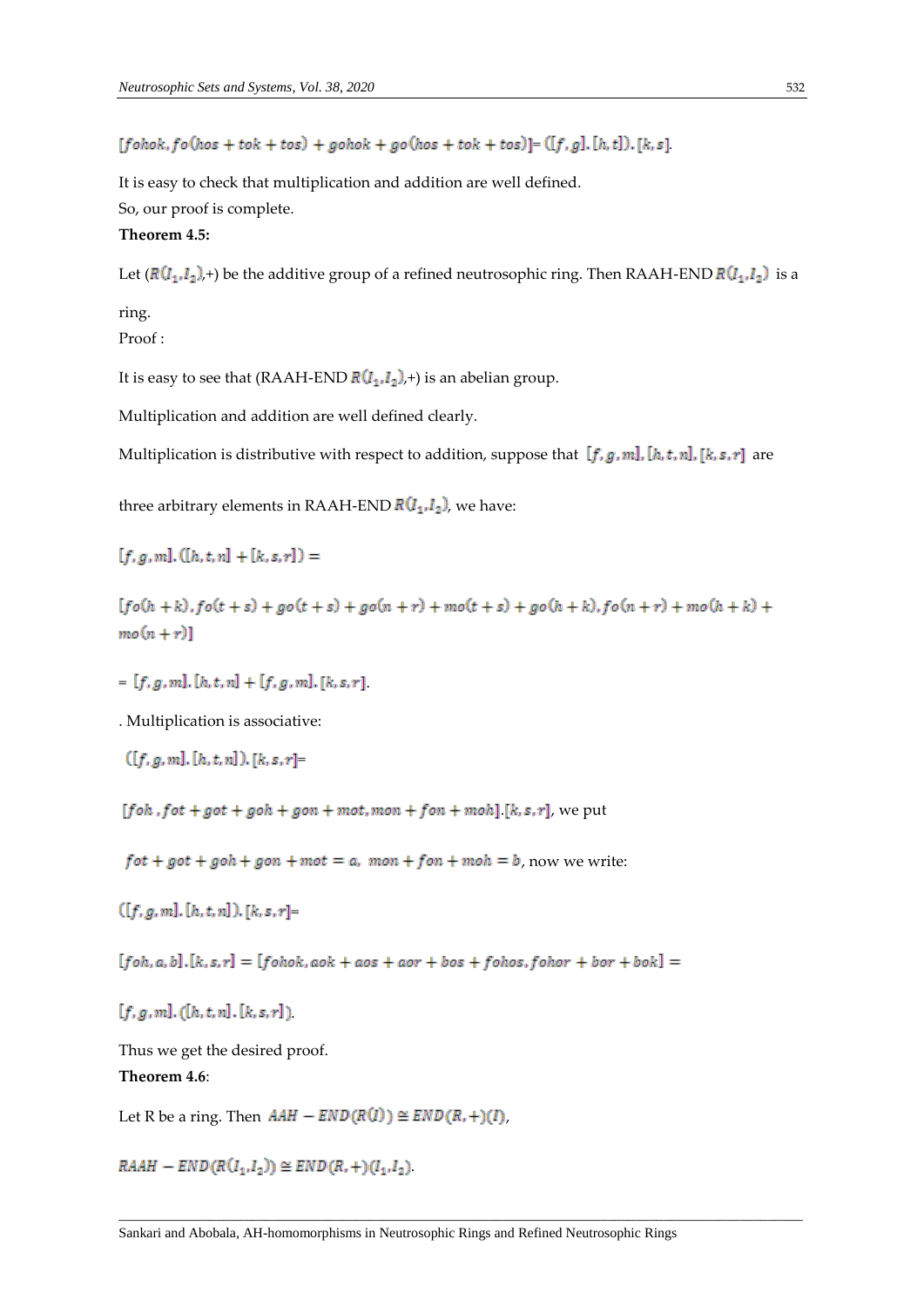Where  $END(R, +)(I)$  is the neutrosophic ring generated by  $END(R, +)$  and I,  $END(R, +)(I<sub>1</sub>, I<sub>2</sub>)$  is

the refined neutrosophic ring generated by  $END(R,+)$  and  $I_1, I_2$ .

Proof:

We have  $END(R,+)$   $(I) = END(R,+) + END(R,+)$   $I = \{f + gl; f, g \in END(R,+) \}$ . Define the map

 $f: AAH - END(R(I)) \rightarrow END(R, +)(I);$   $f([g, h]) = g + hl$ , f is a well defined map.

Let  $x = [g, h], y = [m, n]$  be two arbitrary elements in  $AAH - END(R(I)),$ 

 $f(x + y) = (g + m) + (h + n)I = (g + hl) + (m + nl) = f(x) + f(y)$ .

 $f(x, y) = f([gom, gon + hom + hon]) = (gom) + (gon + hom + hon)I = f(x).f(y)$ 

It is easy to see that  $f$  is bijective, thus  $f$  is an isomorphism.

Also, we have  $END(R,+)$  $(I_1,I_2) = \{(f,gl_1,hl_2); f, g, h \in END(R,+) \}$ . Define the map

 $f:RAAH = END(R(I_1,I_2)) \rightarrow END(R,+)(I_1,I_2);$   $f[g,h,k] = (g,hI_1,kI_2)$ . By a similar argument we find

that  $f$  is an isomorphism.

# **Example 4.7**:

This example clarifies operations on  $AAH - END(R(I))$ .

Let  $R = Z_6$  the ring of integers modulo 6,

 $f: R \to R$ ;  $f(x) = 3x$ ,  $g: R \to R$ ;  $g(x) = 4x$ ,  $h: R \to R$ ;  $h(x) = x$  are three endomorphisms on  $(R,+)$ .

$$
[f, g] \colon R(I) \to R(I) \colon [f, g](x + yI) = 3x + 4yI, [h, g] \colon R(I) \to R(I) \colon [h, g](x + yI) = x + 4yI \text{ are two}
$$

AH-endomorphisms on  $(R(I),+)$ . We can clarify addition by:

$$
([f, g] + [h, g])(x + yI) = [f + h, g + g](x + yI) = (f + h)(x) + (2g)(y)I =
$$

 $4x + 8yI = 4x + 2yI = [g, s](x + yI);$   $s: R \rightarrow R; s(x) = 2x$  is an endomorphism on  $(R,+)$ .

Multiplication can be clarified as:

$$
([f,g],[h,g])(x+yI) = f \circ h(x) + (f \circ g + g \circ h + g \circ g)(y)I = 3x + (12y + 4y + 16y)I =
$$

$$
3x + 2yl = [f, s](x + yI)
$$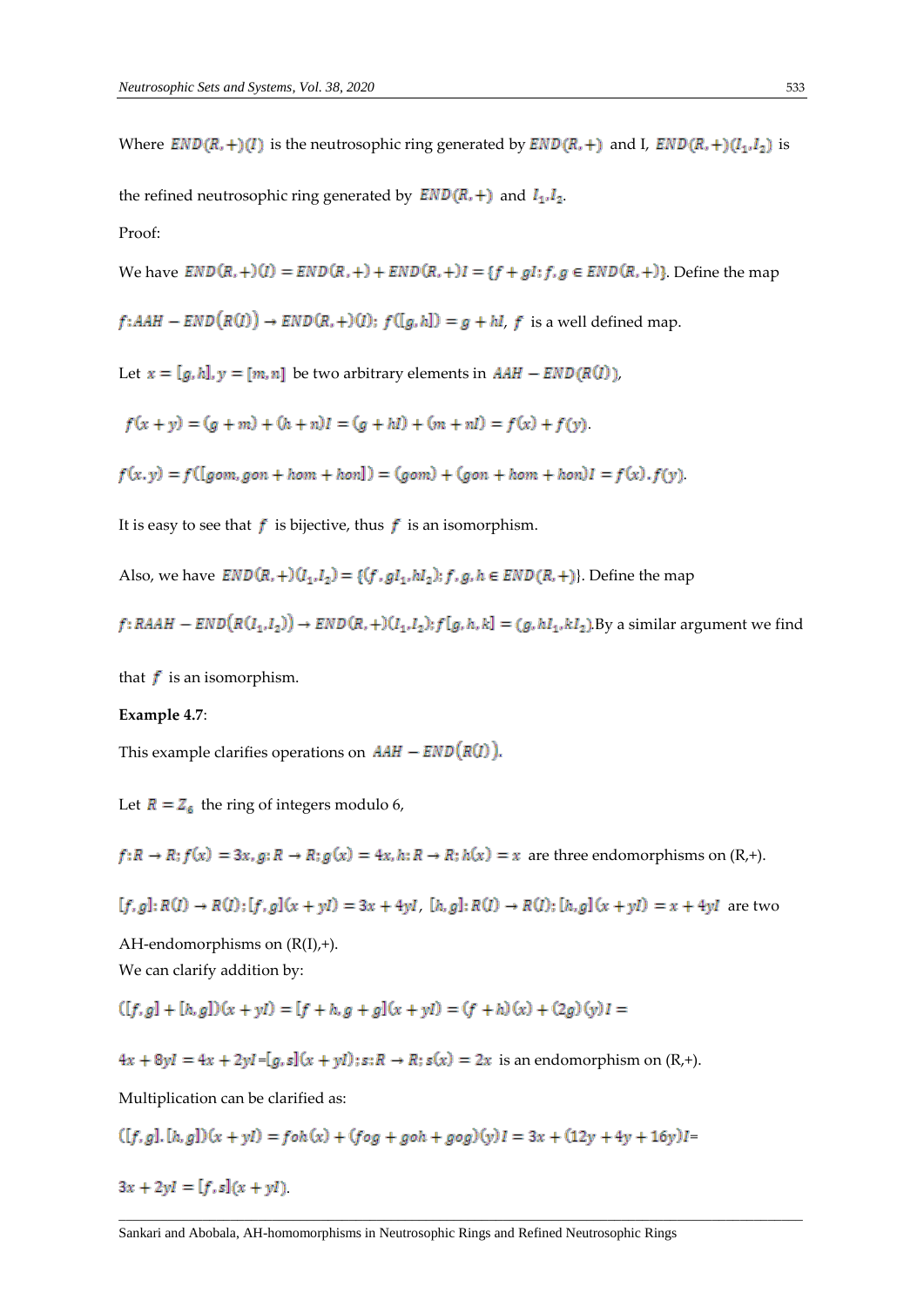#### **Example 4.8**:

This example clarifies operations on RAAH-END  $R(I_1, I_2)$ .

Let  $\overline{R} = Z_6$  the ring of integers modulo 6,  $f: R \to R; f(x) = 3x, g: R \to R; g(x) = 4x, h: R \to R; h(x) = x$  are three endomorphisms on  $(R,+)$ .  $[f,h,g]\colon \mathbb R(I_1,I_2)\to \mathbb R(I_1,I_2), [h,g,h]\colon \mathbb R(I_1,I_2)\to \mathbb R(I_1,I_2) \text{ are two AH-endomorphisms on }(\mathbb R(I_1,I_2),+)$  $([f, h, g] + [h, g, h])(x, vl_1, zI_2) = ((f + h)(x), (h + g)(v)I_1, (g + h)(z)I_2)$  $(4x, 5yI_1, 5zI_2) = [g, s, s](x, yI_1, zI_2), s: R \rightarrow R; s(x) = 5x$  is an endomorphism on  $(R,+)$ .  $[f, h, g], [h, g, h](x, yI_1, zI_2) =$  $(foh(x), (fog + hoh + hog + hoh + aog)(v)I_1, (foh + goh + goh)(z)I_2) =$ 

 $(3x, (12y + y + 4y + y + 16y)I_1, (3z + 4z + 4z)I_2) = (3x, 4yI_1, 5zI_2) = [f, g, s](x, yI_1, zI_2)$ 

#### **Conclusion**

In this work, we have generalized the concept of AHS-homomorphism by introducing the concept of AH-homomorphism in neutrosophic rings, and refined neutrosophic rings. These functions play an important role in determining the structures and properties of AH-ideal, that is because they generalize AHS-homomorphisms. Also, AH-homomorphisms between any neutrosophic/refined neutrosophic ring and itself have an interesting structure, since they make a neutrosophic ring/refined neutrosophic ring with a suitable defined operation. Through this work, we have characterized the algebraic structure of AH-endomorphisms of the additive group in the case of neutrosophic ring and case of refined neutrosophic ring.

Some important open questions arise according to this work, we can summarize it as follows:

Define AH-homomorphisms on an n-refined neutrosophic ring  $R_n(I)$ .

Is the set of all endomorphisms over the additive group of the n-refined neutrosophic ring

 $R_n(I)$  form a ring?. If the answer is yes, then prove that it is isomorphic to the n-refined neutrosophic

ring generated by END(R,+).

**Funding:**: This research received no external funding

**Conflicts of Interest:** The authors declare no conflict of interest

### **References**

[1].Abobala, M., "On Some Special Substructures of Neutrosophic Rings and Their Properties", International Journal of Neutrosophic Science", Vol 4 , pp72-81, 2020.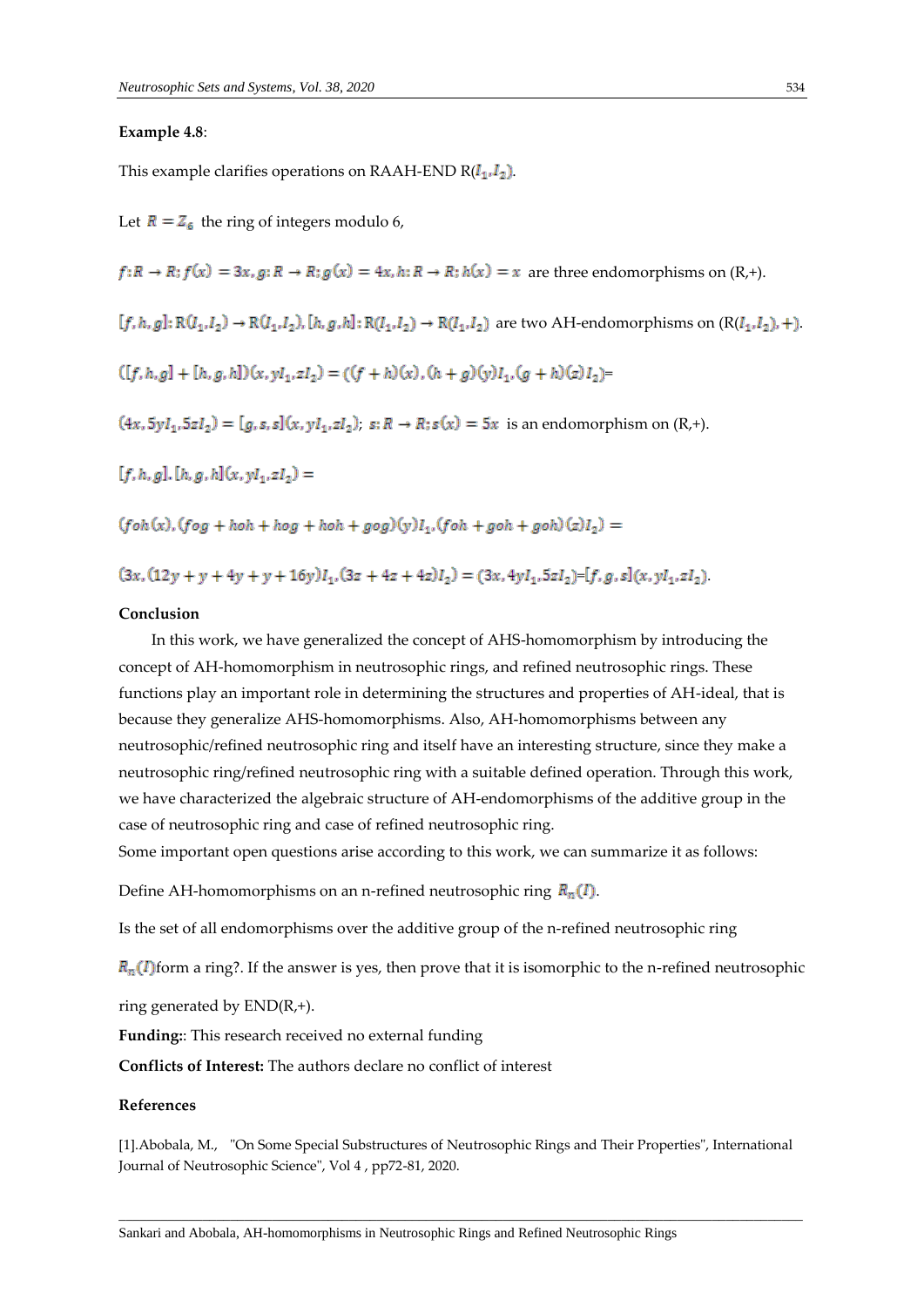[3]. Abobala, M,. "Classical Homomorphisms Between Refined Neutrosophic Rings and Neutrosophic Rings", International Journal of Neutrosophic Science, Vol 5, pp72-75, 2020.

[4].Adeleke, E.O., Agboola, A.A.A., and Smarandache, F., "Refined Neutrosophic Rings I", International Journal

- of Neutrosophic Science, Vol 2 , pp 77-81, 2020.
- [5].Agboola, A.A.A,.and Akinleye, S.A,. "Neutrosophic Vector Spaces", Neutrosophic Sets and Systems, Vol 4 , pp 9-17, 2014.
- [6].Agboola, A.A.A,. Akwu, A.D,. and Oyebo, Y.T,. "Neutrosophic Groups and Subgroups", International .J .Math. Combin, Vol. 3, pp 1-9, 2012.

[7].Agboola, A.A.A., Akinola, A.D., and Oyebola, O.Y.," Neutrosophic Rings I ", International J.Mathcombin,

Vol 4,pp 1-14, 2011.

[8].Kandasamy, V.W.B,.and Smarandache, F., "Some Neutrosophic Algebraic Structures and Neutrosophic

N-Algebraic Structures", Hexis, Phonex, Arizona 2006.

[9].Olgan, N., and Khatib, A., "Neutrosophic Modules", Journal of Biostatistic and Biometric Application", Vol.

3, 2018.

[10].Smarandache, F., "Symbolic Neutrosophic Theory", EuropaNova asbl, Bruxelles, 2015.

[11].Smarandache, F., *n-Valued Refined Neutrosophic Logic and Its Applications in Physics*, Progress in Physics,

143-146, Vol. 4, 2013.

[12] Smarandache F., and Abobala, M., " n-Refined Neutrosophic Vector Spaces", International Journal of Neutrosophic Science, Vol. 7, pp. 47-54, 2020.

[13] Smarandache, F., and Abobala, M., "n-Refined neutrosophic Rings", International Journal of Neutrosophic Science, Vol. 5, pp. 83-90, 2020.

[14]. S. A. Edalatpanah., " Systems of Neutrosophic Linear Equations", Neutrosophic Sets and Systems, Vol. 33, pp. 92-104, 2020.

[15]. Suresh, R., and S. Palaniammal, "Neutrosophic Weakly Generalized open and Closed Sets", Neutrosophic Sets and Systems, Vol. 33, pp. 67-77, 2020.

[16]. Shawkat Alkhazaleh., " Plithogenic Soft Set" Neutrosophic Sets and Systems, Vol. 33, pp. 257-275, 2020. [17] Alhamido, R., and Abobala, M., "AH-Substructures in Neutrosophic Modules", International Journal of Neutrosophic Science, Vol. 7, pp. 79-86 , 2020.

[18] Agboola, A.A.A., "On Refined Neutrosophic Algebraic Structures", Neutrosophic Sets and Systems,Vol.10, pp. 99-101, 2015.

[19] Hatip, A., Alhamido, R., and Abobala, M., **"** A Contribution to Neutrosophic Groups", International Journal of Neutrosophic Science", Vol. 0, pp. 67-76 , 2019.

[20] Hatip, A., and Abobala, M., "AH-Substructures In Strong Refined Neutrosophic Modules", International Journal of Neutrosophic Science, Vol. 9, pp. 110-116 , 2020.

[21]. T.Chalapathi and L. Madhavi,. "Neutrosophic Boolean Rings", Neutrosophic Sets and Systems, Vol. 33, pp. 57-66, 2020.